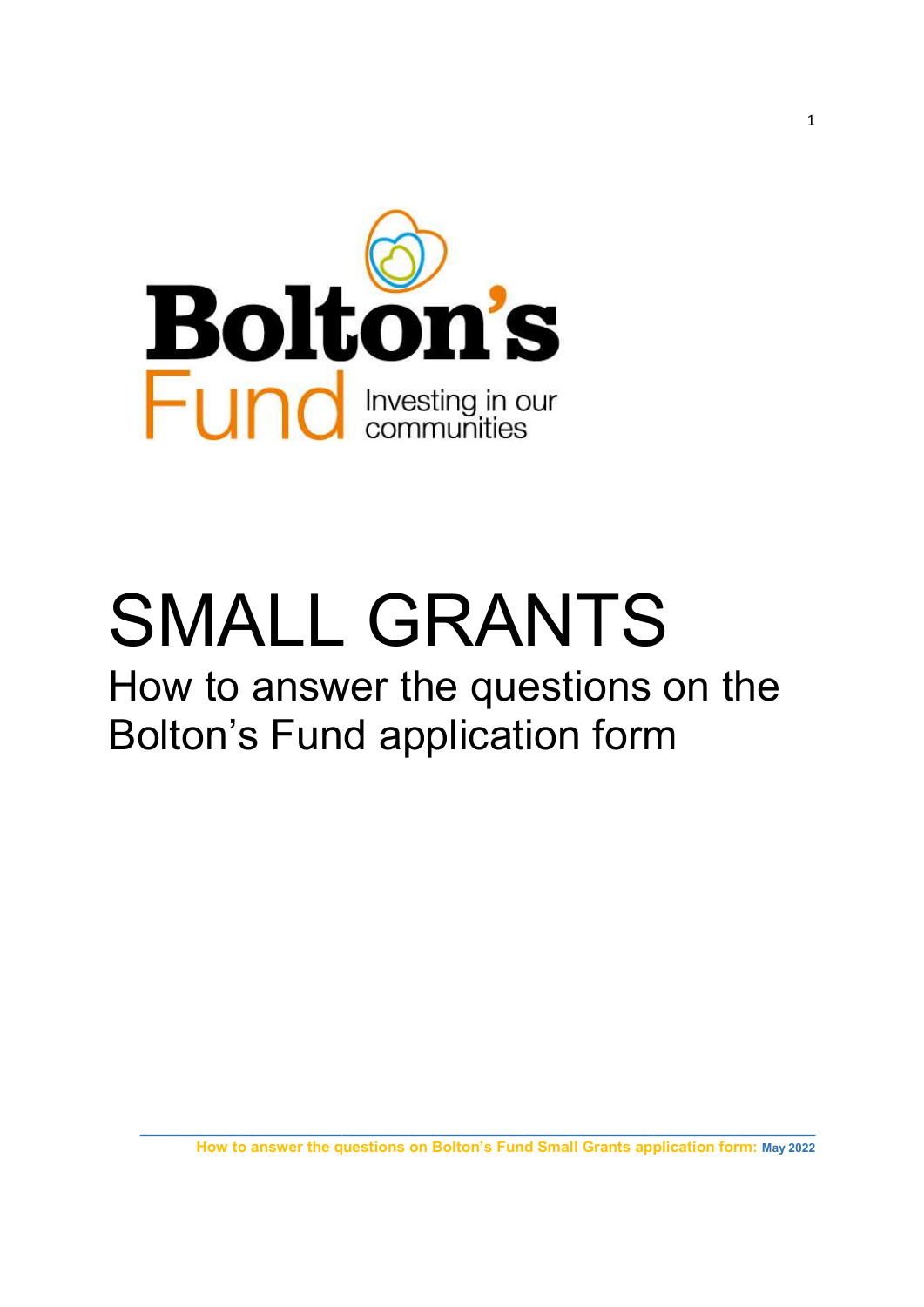# Introduction

The guidelines and score criteria here relate to Bolton's Fund Small Grants Programme (for grants up to £5,000). The guidelines and score criteria are very similar for the Medium and Larger applications so these guidelines are a useful guide for all of Bolton's Fund application forms.

# Section 1. About your Project

In this section you need to provide a **clear description** of exactly what you plan to do with the money you are applying for.

Do: Tell us in no more than a couple of lines, what you do as a group or organisation. For example, "we specialise in running outdoor activities for young people across Bolton". You can always provide a link to your website/social media if you like.

Do: Spend most of this question telling us about WHAT you propose to DO with the money you are asking for. Make sure you include WHO, WHAT, WHERE, WHEN and HOW you will deliver the project. You could include information about what days and times your work will run, who will be involved in your project, who will benefit from your project (and some information about them), how volunteers will be involved, any relevant qualifications and experience of any paid staff. You will be scored on how well your project is planned.

**Don't:** Use all your word count telling us about everything your organisation has done in the past and what it does now. You need to focus on what you will be doing with the money you are asking for.

Extra tip: Your application will be scored on how well planned your project is. If you have spent time working out exactly what you plan to do and how you plan to do it, you will find it much easier to clearly explain what you plan to do in the application. A badly explained proposal can indicate a badly planned piece of work and if work is badly planned its chances of success are less likely.

Extra tip: Make sure your description matches your costings in the next question. For example, if your costings include expenses for four volunteers, explain here what those four volunteers will be doing.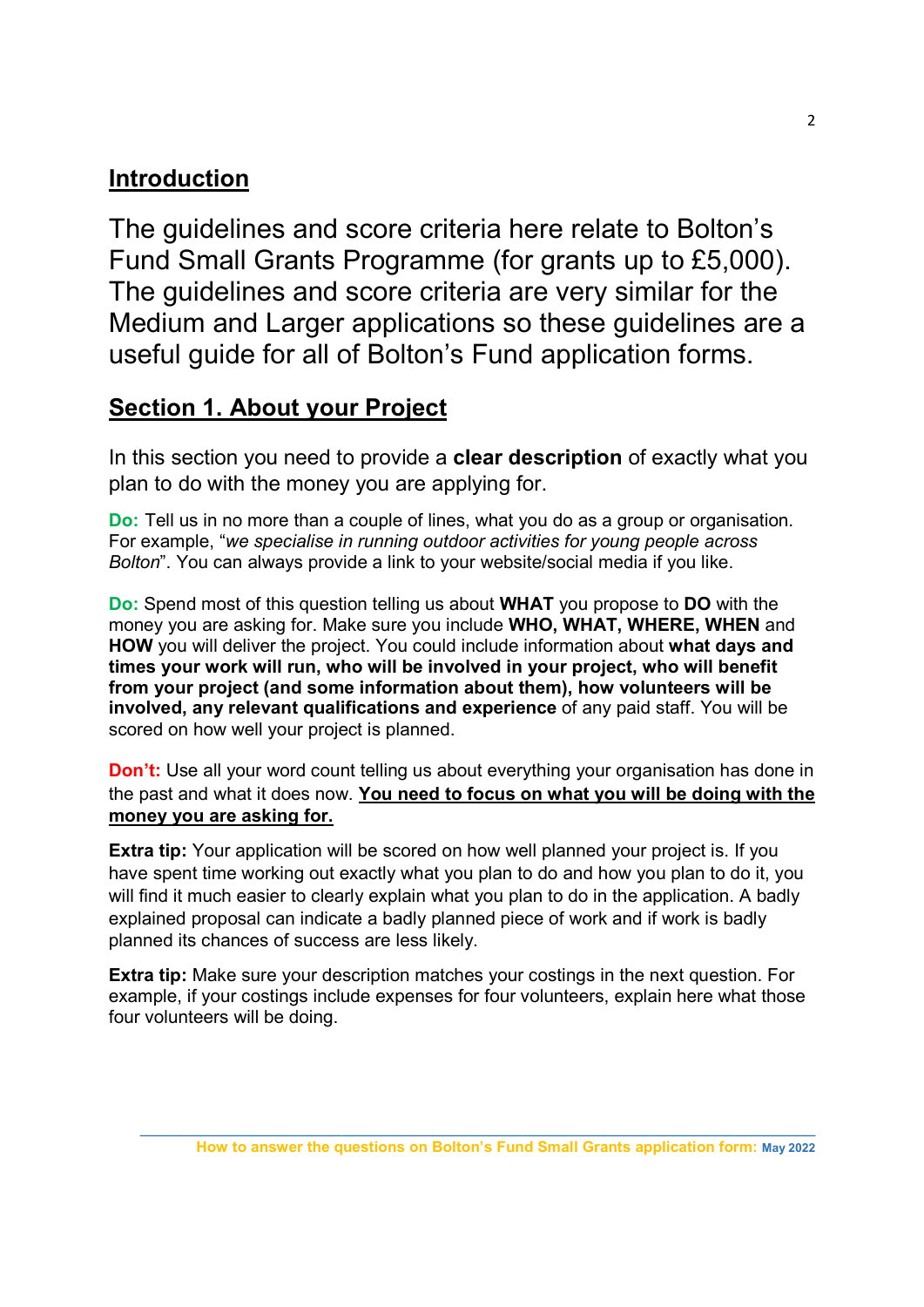#### What you will be scored on for Section 1

The grant assessor will consider how well your project has been planned. The assessors will consider how clear the project details are in regards to:

- What activities will take place
- Where will it happen
- When and how often
- Who will take part

**Extra tip:** The budget information you give in Section 2 needs to relate to the activities planned in your project and give and good indication of how you plan to spend the money. If you are applying for funding for equipment, you need to be clear about how it will be used and why it is needed.

The grant assessors will award a score from  $0 - 3$  for this section on how well they think the project has been planned.

- 0 = Not at all or very poorly planned
- 1 = Moderately or below average planning
- 2 = Mostly or above average planning
- 3 = Excellently or very good planning of the project

# Section 2. Your Project's Budget

It's very important that you provide a clear break-down of how you have calculated your costs. This demonstrates that you have planned your work properly.

Do: research your costings and be thoughtful about what is needed for the project **Don't:** make your costings up

You will need to show the details of how you have arrived at the costings for your project.

#### Example 1

Acceptable costings: Support Worker - 20hrs/wk @ £18.75ph x 20 wks = £7,500

Not acceptable costings: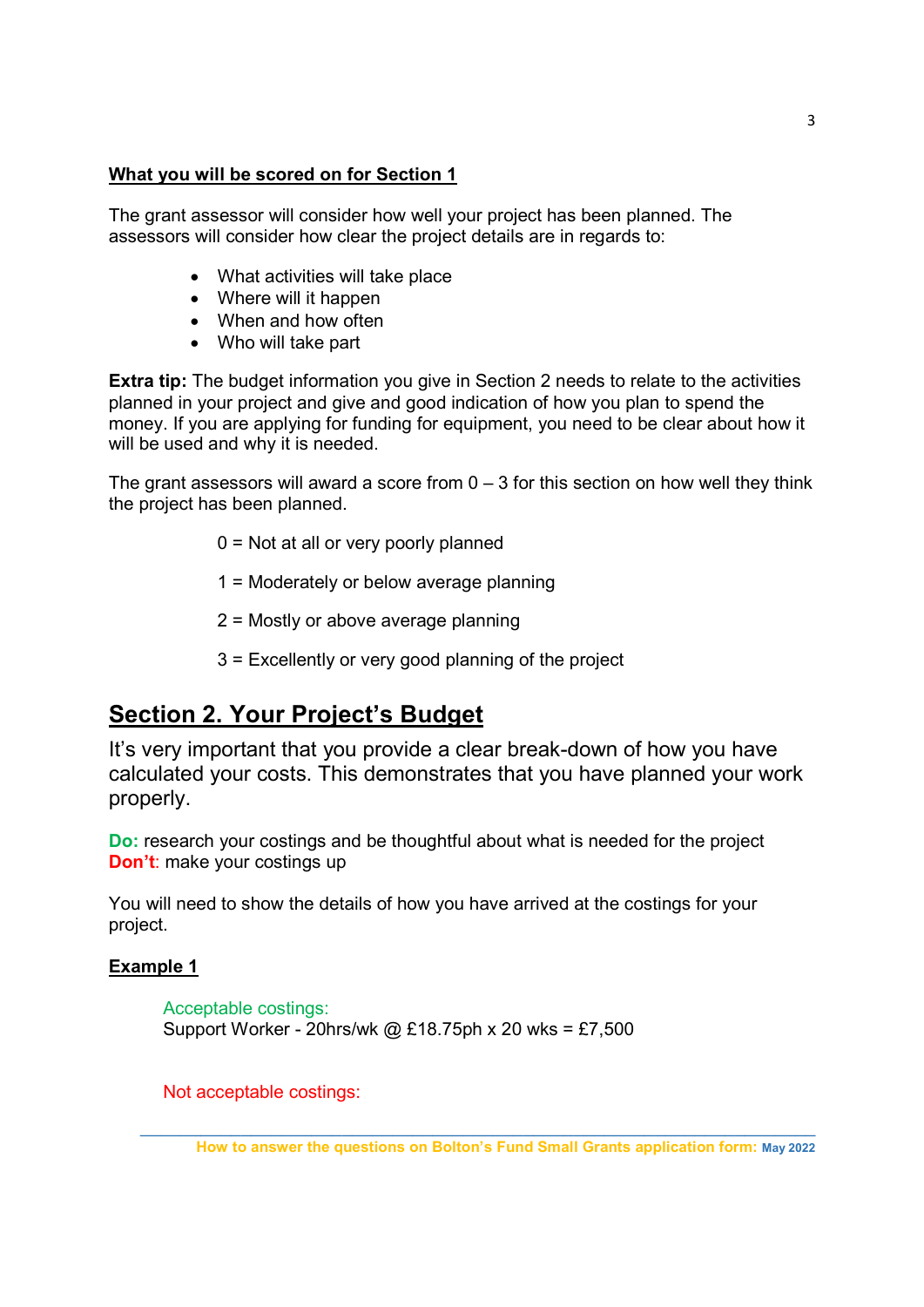Staffing - £7,500

#### Example 2

Acceptable costings: 1 x HP 14" Laptop - Intel® Core™ i3, 256 GB SSD = £379.00

Not acceptable costings:

Laptop and equipment - £1,000 (you must list each item separately if they are not the same)

**Extra tip:** The grant assessors will check that your costings all relate to WHAT you have said you will do in Section 1 of the application form. If you have included costings that don't relate to what you've said you'll do, you may score lower. For example, if you've included specialist training for volunteers but not explained what the volunteers will be doing in the first question then the grant assessors may feel that these costs are not needed.

#### What you will be scored on?

Your budget is considered when the grant assessors are looking at how well planned your proposal is. See above (Section 1. About Your Project).

## Section 3. What is the need for your project?

Tell us about the specific community need you want to address with your project, and tell us what you have done to find out if this project is needed and who has been involved in the planning/decision making process.

When your application is assessed, the grant assessors will score the application on how well you have explained the need for the project you are asking for funding for and how your group/organisation has come to this conclusion.

The need for your work may relate to:

- $\triangleright$  Where people live or the local environment
- $\triangleright$  A health issue, disability (physical, mental or learning disabilities) or caring responsibilities
- $\triangleright$  A lack of skills
- $\triangleright$  A lack of local facilities or opportunities to meet other people or take part in affordable community activities or voluntary roles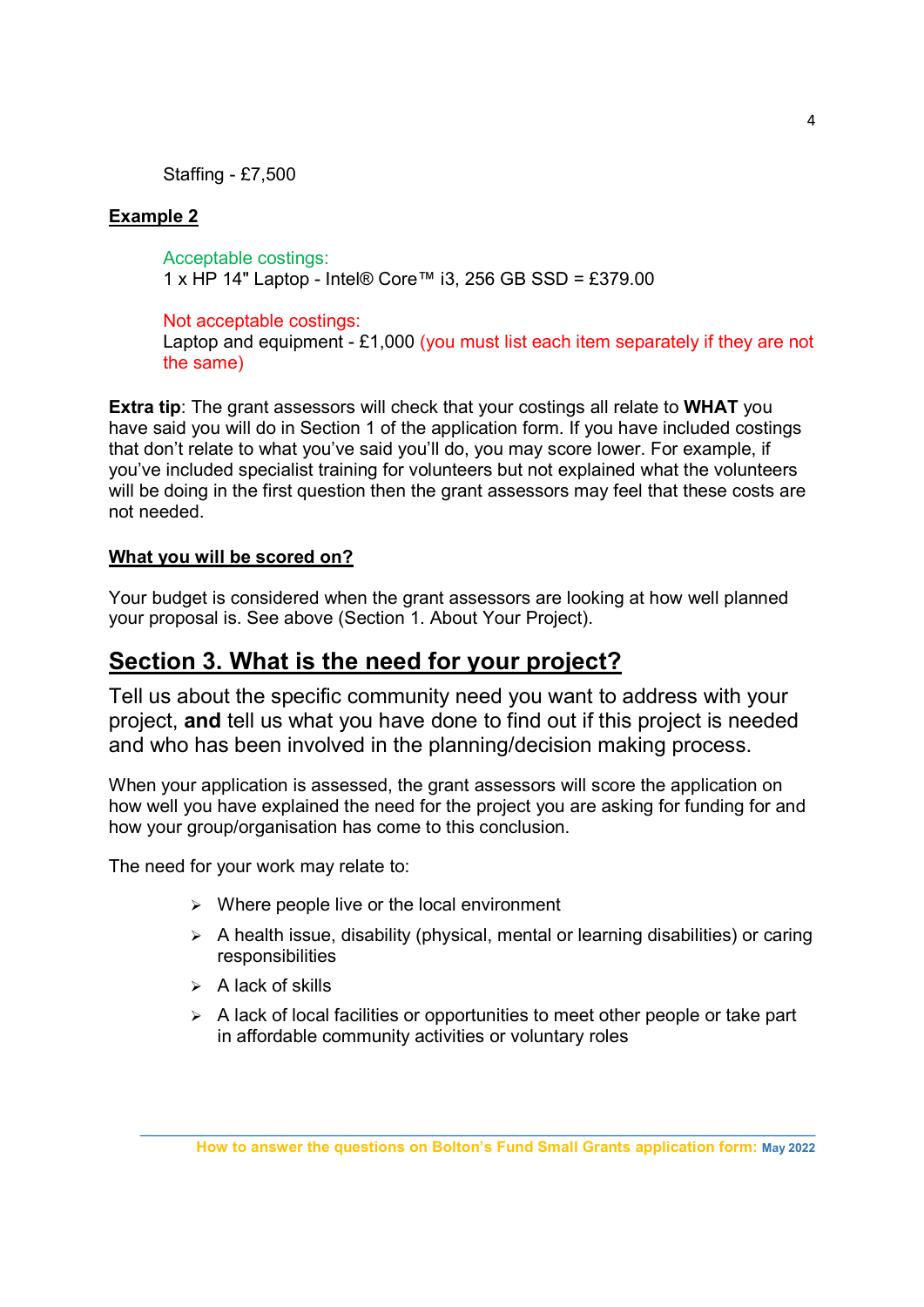Do: find out if there is a genuine need for your project. Below is a list of the sorts of things you can do to find out about the need for your project. Ideas include:

- Hold a meeting or an open day for people who are interested
- Carry out a survey or questionnaire with people that you already help or might already use your service
- Keep a waiting list of people that want to get involved
- Find out if there is a currently a lack of similar services/activities in the area you want to work in
- Tell us about previous evaluation or feedback from previous projects you have run or pilot projects you have been involved with
- Find out if the project links in with local statistics, relevant strategies or plans (e.g. Bolton State of the Sector report, Bolton 2030 Vision or the Bolton Joint Strategic Needs Assessment)

**Extra tip:** Even if there is a need for your work and you have clearly demonstrated this, it is also important to demonstrate that what you are proposing to do is wanted by the community you will be working in and with.

#### What will you be scored on?

For this section you will be scored on 'Does the application explain the need for the project and how the organisation knows this?'

The grant assessors will award a score from  $0 - 3$  for this section and how well you have demonstrated a need for the project.

- 0 = Not at all or very poorly demonstrated the need for the project
- 1 = Moderately or below average demonstration of the need for the project
- 2 = Mostly or above average demonstration of the need for the project
- 3 = Excellently or very good demonstration of the need for the project

# Section 4. Your Project Outcomes

Make sure you refer to the Funding Priorities in the guidelines for the particular round you are applying for. The guidelines will say something like, "successful projects must achieve one or both of the following outcomes…"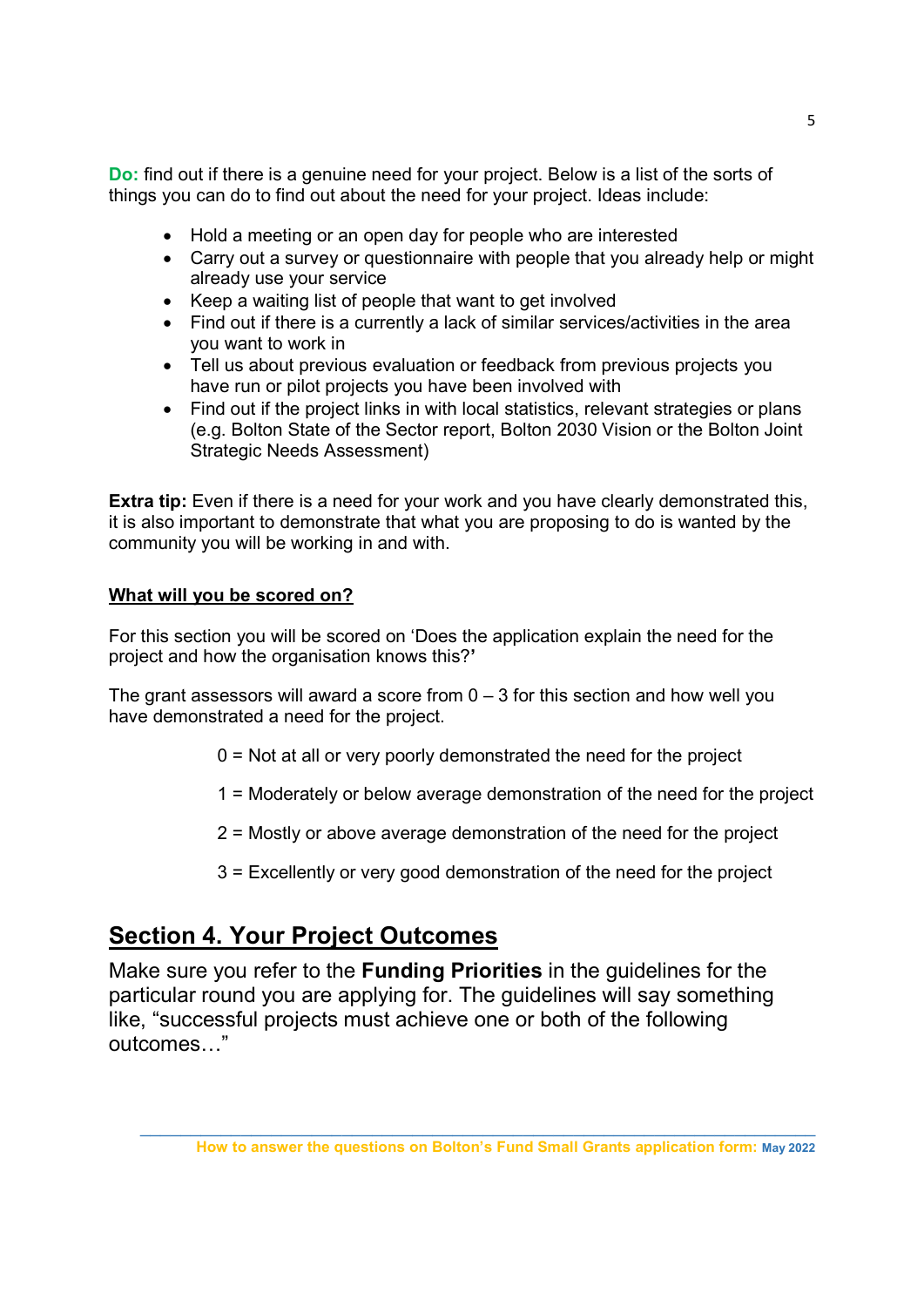#### What do we mean by project outcomes?

#### What we are looking for here are the BENEFITS, CHANGES,

IMPROVEMENTS you will achieve as a result of the project or piece of work you are asking for funding for.

Do: explain what positive difference your group or organisation aims to achieve for the people you will be working with.

Do: make sure this relates to the **Funding Outcomes** on the relevant fund guidelines when you answer this question (please note that the funding outcomes vary for each round).

**Don't:** tell us what you will do in this question. You have already told us what you will do and how you will do it in question 1.

For example, if the funding outcomes are more improved digital inclusion in Bolton, the kind of outcomes we will be looking for are more people feeling confident with digital technology, more people having access to digital technology or more people using digital technology etc.

**Extra tip:** In question 3 we ask you to tell us about the need for your project. Check that what you tell us about the need, relates to your project outcomes.

For example, if you tell us you are working with older people and they've fed-back to you that they don't feel confident using an android phone because they are worried about having their information stolen, your project outcome may be something like: "… as a result of our workshop sessions, older people will feel they have a better understanding of android phones and will feel more confident about using this technology."

#### Example 1. Funding priority is "improved engagement with digital technology"

#### Acceptable Outcome:

 $\triangleright$  By the end of this piece of work people will feel confident enough to start using at least one form of digital technology. For example, shopping online or talking to family using skype.

You can also tell us how you will monitor this to demonstrate you have achieved what you said you would achieve for example, "We will monitor people's levels of confidence and use of digital technology before and after our project".

#### Not acceptable as an outcome:

 $\triangleright$  We will run five workshops on how to use tablets and by the end of the project 30 people will have received training.

This is not acceptable because it only tells as what you plan to do; it doesn't tell us how people / the community will benefit from your activity.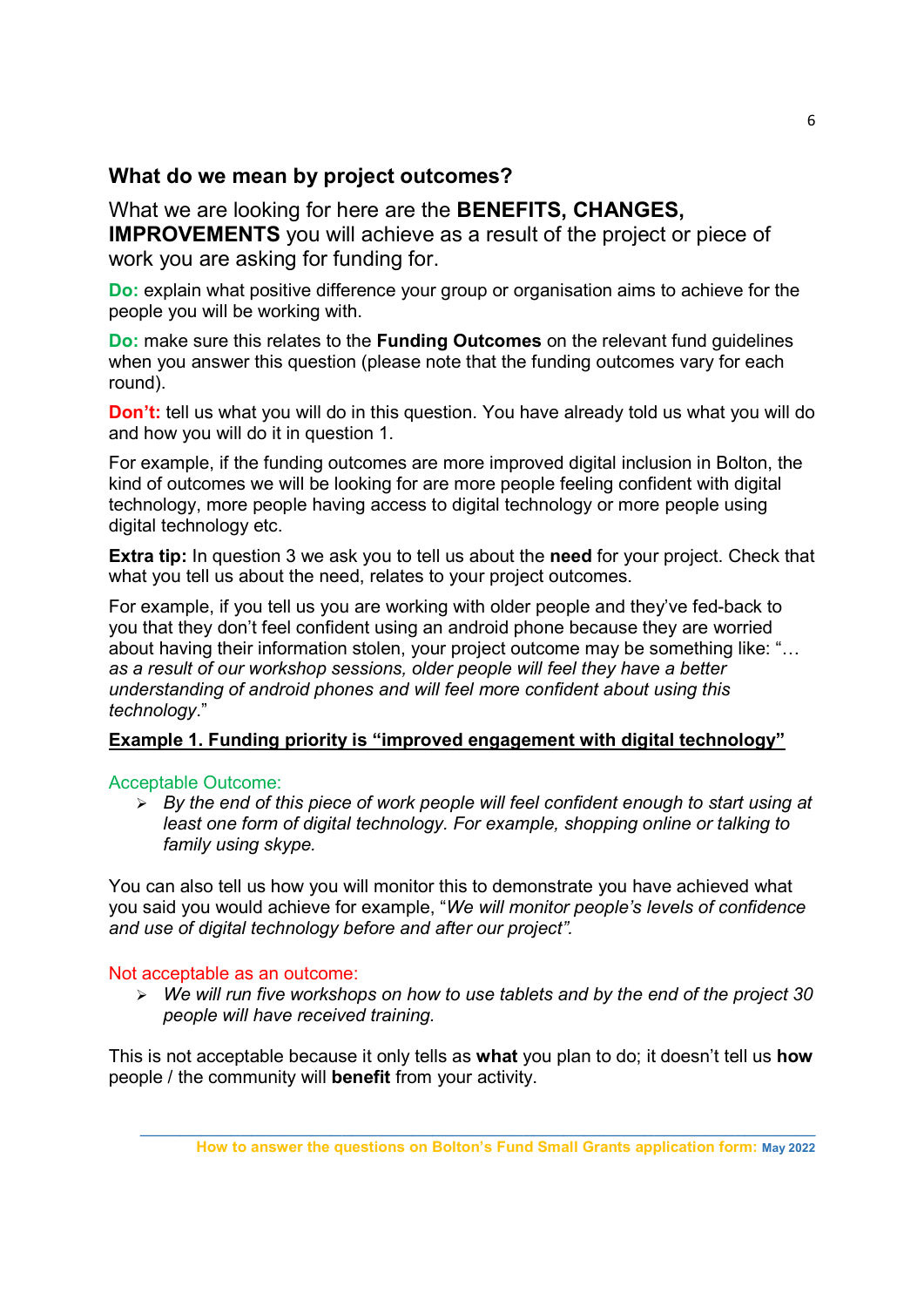#### What you will be scored on?

You can potentially score up to five marks with this question so it's important you have a strong answer.

You will be scored on 'How well will this application achieve the funding priorities?' Does the application explain how the project will help people in Bolton?

Assessors will refer to the funding priority for the particular funding round. Assessors will score applications against this criterion from  $0 - 5$ :

- 0 = Very poor or not answered at all
- 1 = Poorly answered or not very well
- 2 = Below average or needs a bit more work
- 3 = Above average or satisfactory answer
- 4 = Good or mostly good answer
- 5 = Very good or excellent answer

### Conclusion

Once we have received your application we will complete initial checks to ensure:

- That you meet our minimum standards for eligibility
- Your application is eligible to apply for the fund
- That you have completed all outstanding monitoring for any other applications you have that are managed by Bolton CVS
- That you have answered all the questions

If you meet all the above your application is then passed for assessment. Each application will be assessed separately by a minimum of three trained volunteer grant assessors who will score your application according to the set criteria. It is very important that your application is as accurate and thorough as possible about your project. The information you provide will help the assessors to accurately score your application.

The total scores are then collated and presented at a panel meeting where the assessors meet together to make the decision. Other factors, such as the total number of eligible applications and the total amount available for investment are considered by the panel.